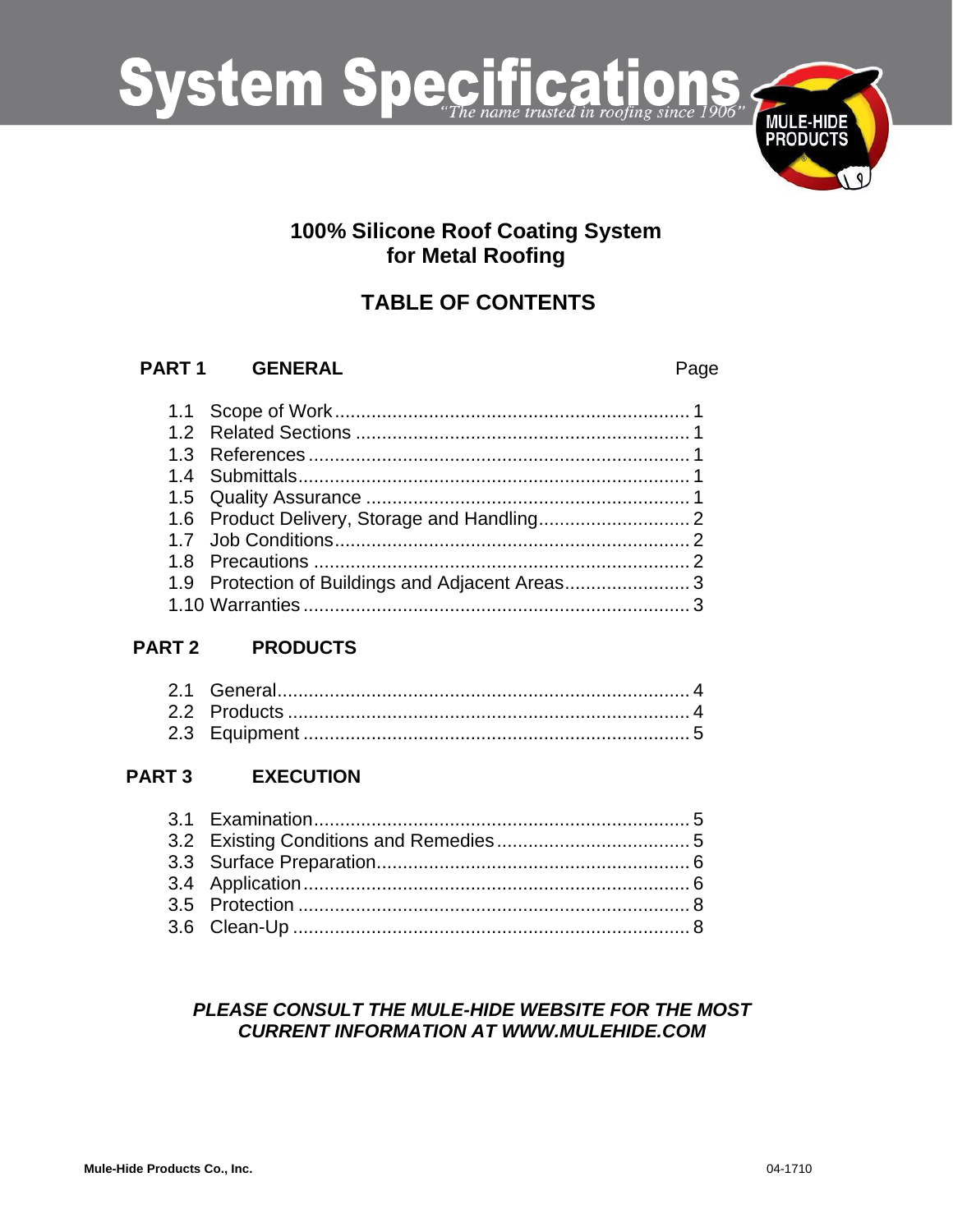# **System Specifications**

"The name trusted in roofing since 1906"



## **100% Silicone Roof Coating System For Metal Roofing**

### **Part 1 General** February 2022

This specification is a guide for coating and restoration of metal roofs utilizing the Mule-Hide 100% Silicone Roof Coating and accessory products.

#### **1.1 Scope of Work**

- A. Contractor will provide all labor, equipment and Mule-Hide labeled materials necessary to install a 100% Silicone Roof Coating System.
- B. Mule-Hide's most current Product Data Sheets and installation instructions shall be followed in conjunction with this specification.
- C. Contractor is solely responsible to replace any severely rusted panels, and complete all necessary repairs to the existing roof system to restore it to a structurally sound, watertight condition using similar materials prior to installing the Silicone Roof Coating System.
- D. When inspecting a metal roof and creating an estimate of materials needed to complete the project, do not assume a deck having a profile (such as an "R-panel, 4-inch RIB panel, standing seam panel, etc.) as a flat surface. The contractor is solely responsible for determining the additional surface of the panel created by the profile. Each different style of panel will create different amounts of surface area that must be included when determining the amount of coating necessary to coat the metal roof at a uniform thickness.
- E. Coverage rates indicated in this specification **Do Not** include calculations for waste. When installing liquid products, the contractor must include a waste factor when calculating quantities of material necessary to meet the project requirements.

#### **1.2 Related Sections**

- A. Related sections may or may not be applicable to this specification.
- B. Section 07 62 00: Sheet Metal Flashing and Trim: Metal flashing and counterflashing installation and requirements.
- C. Section 22 30 00: Plumbing: Roof drains, scuppers, gutters and downspout installation and requirements.

#### **1.3 References**

- A. ASTM D6694 Standard Specification for Liquid-Applied Silicone Coating
- B. NRCA Roofing and Waterproofing Manual
- C. Underwriters Laboratories Building Materials Directory
- D. CRRC (Cool Roof Ratings Council)

#### **1.4 Submittals**

- A. Submit Product Data Sheets (PDS) confirming physical and performance properties of each product used in the system.
- B. Submit Safety Data Sheets (SDS) for each product used in the system.
- C. Submit a roof survey including roof type, measurements and descriptions of the condition of the seams, penetrations, drains, gutters, known leaks and a moisture scan or test cuts with an indication of moisture content. Photographs of all conditions should be included in the submission.
- D. Submit a sample copy of the requested warranty type.

#### **1.5 Quality Assurance**

- A. Manufacturer Qualifications: Mule-Hide Products Co., Inc. shall provide a roofing system that meets or exceeds the criteria listed in this section.
- B. When a project requires an NDL ("No Dollar Limit") System Warranty the Mule-Hide Roof Coating System shall be installed in compliance with Mule-Hide published Specifications and Details exclusively by an independent Mule-Hide Warranty Eligible Contractor.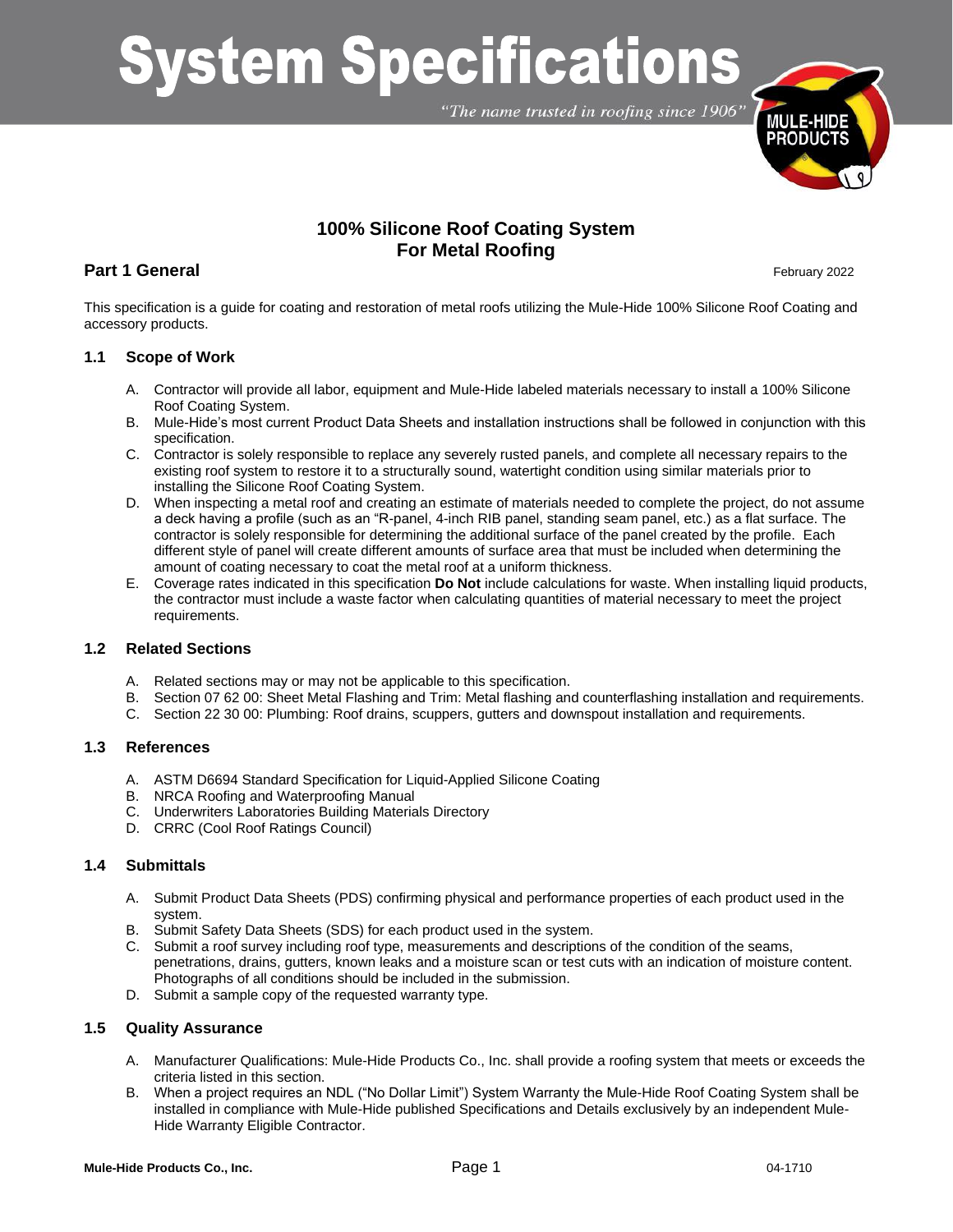- C. Supplier shall retain batch samples of all coating products used in the system for a minimum of 5 years.
- D. Prior to work commencing, the Mule-Hide Warranty Eligible Contractor shall submit a fully completed Silicone Roof Coating System Warranty Application to the Mule-Hide Technical Department. Included shall be an accurately dimensioned roof drawing plus photos of any unusual flashing details or roof conditions.
- E. Contractor shall furnish all insurance, licenses, permits and certifications as required by local authorities and/or the property owner.
- F. Contractor shall ensure that all work performed at the site shall be in accordance with National Roofing Contractors Association (NRCA) Low Slope Roofing Manual recommendations and all other pertinent guidelines issued by the NRCA in reference to other types of construction present at the job site.

#### **1.6 Product Delivery, Storage and Handling**

- A. All products delivered to the job site shall be in their original unopened containers or wrappings and clearly labeled with the manufacturer's name, product identification and date of manufacture.
- B. Store all materials in a dry, clean area protected from the elements and damage. Place all stored materials on pallets and cover with a tarpaulin. Keep out of direct contact with sunlight.
- C. All liquid products and caulks shall be stored at temperatures between 60°F and 80°F. Materials exposed to lower temperatures affect the workability and performance of the product. Products shall be restored to the above temperature prior to use.
- D. All flammable materials shall be stored in a cool, dry area away from open flames and sparks. Follow precautions outlined on containers or supplied by the material manufacturer/supplier.
- E. All materials determined as being damaged (confirmed by Mule-Hide) due to improper storage on the job site are to be replaced with new materials.

#### **1.7 Job Conditions**

- A. The roof must be structurally sound, clean, dry and free of areas of ponding water, ice, snow, rain or dew, oils, grease, particulate matter or other debris.
- B. Roof must be inspected for the following existing conditions:
	- 1. Damage to the metal panels or flashings
	- 2. Loose or missing fasteners
	- 3. Peeling and chalking of previous coatings
	- 4. Poorly attached vents or other projections
	- 5. Open seams and side laps
	- 6. Areas of ponding water areas of dirt/debris accumulation
	- 7. Broken or improperly flashed pipes
	- 8. Loose or damaged perimeter edge metal
- C. All deficiencies including all sources of leaks must be properly corrected prior to the installation of the new Silicone Roof Coating System.
- D. The contractor shall follow and comply with all safety regulations as recommended by OSHA.
- E. Any unusual or concealed condition discovered during the preparation of the existing roof surface or installation of the Silicone Roof Coating System is to be reported to the owner and Mule-Hide immediately in writing. Work is to be halted until the owner has responded with a solution to the problems.
- F. All local building codes and requirements should be followed where applicable. It is the roofing contractor's sole responsibility to determine and ensure that the roofing system selected complies with all local codes and requirements.
- G. All air intake ventilation equipment should be shut off and all ductwork openings should be temporarily sealed during product application.
- H. All equipment should be grounded during operations.

#### **1.8 Precautions**

- A. Coatings may require mixing immediately prior to application. If mixing is required, mix at low speed to avoid entraining air into the coating. Coatings shall be mixed no more than 1 (one) hour prior to use.
- B. This product cures through absorption of moisture from the air. Avoid entraining air when mixing. Do not mix at high speeds.
- C. Remixing of 100% Silicone Roof Coating is permitted as necessary.
- D. Remixing of Mule-Hide 2-Part Epoxy Primer after expiration of its pot life is not permitted.
- E. No products with a "Flash Point" below 100°F shall be permitted due to associated fire hazard.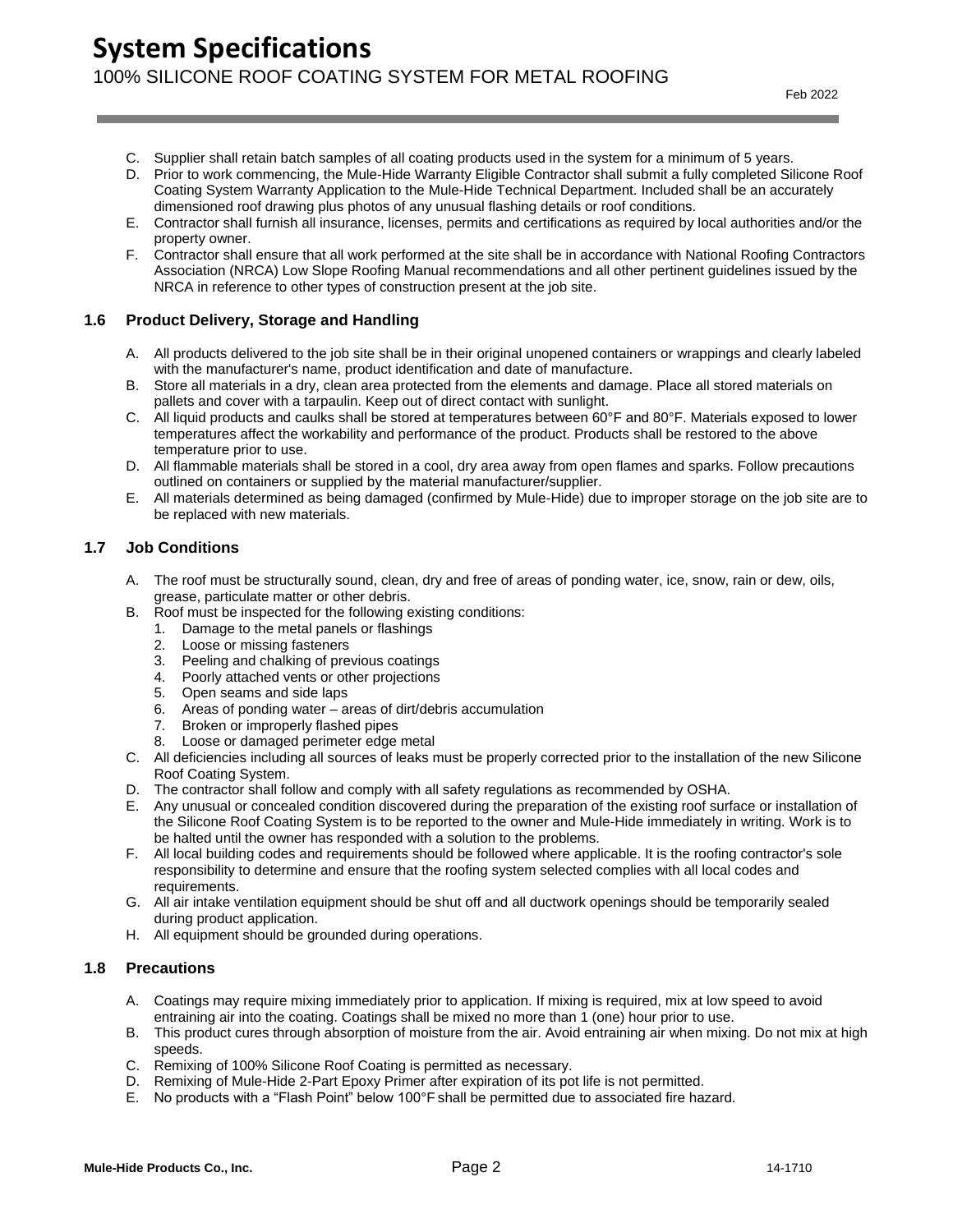## **System Specifications** 100% SILICONE ROOF COATING SYSTEM FOR METAL ROOFING

- F. No products with chlorinated "Toxic Exempt" solvents including perchloroethylene, 111 trichloroethane or methylene chloride or isocyanates shall be utilized due to the associated health hazards to workers and building occupants.
- G. No asphalt or vegetable based oils may be used in the production of any product included in this specification.
- H. Materials should be maintained at a minimum temperature of 50°F for 24 hours prior to the application to ensure the optimal application qualities.
- 
- I. Do not apply coating when ambient temperature is within  $5^{\circ}F$  of the dew point.<br>J. Do not apply coatings during or just before rain, inclement weather or on frost  $K$ . The roof surface must be a minimum of  $35^{\circ}F$ Do not apply coatings during or just before rain, inclement weather or on frost covered or wet surfaces.
- The roof surface must be a minimum of 35°F to ensure that frozen condensation is not present on the roof surface.
- L. The roof surface should not exceed a maximum of 100°F to avoid blisters and pinholes.

#### **1.9 Protection of Buildings and Adjacent Areas**

- A. It is the sole responsibility of the installing contractor to protect all surfaces adjacent to the surfaces to be coated including but not limited to, windows, doors, equipment and wall surfaces, either from overspray, brushing or rolling of the coatings being installed.
- B. All roof top air intake equipment should be turned off and all openings should be sealed to prevent any fumes from entering the building.
- C. When spraying, parking lots adjoining the building should be blocked off sufficiently to protect vehicles from wind borne overspray.

#### **1.10 Warranties**

Mule-Hide Roof Coating NDL System Warranties ("System Warranties") are available for commercial projects when approved by Mule-Hide and installed in compliance with Mule-Hide's published specifications and details. System warranties are only available when applied for and installed by Mule-Hide Warranty Eligible Contractors. System Warranties are not available for residential projects. The Roof Coatings Material-Only Limited Warranty is available for both residential and commercial projects. Mule-Hide defines a residential project as a single-family dwelling.

- A. Roof Coatings Warranty Application forms must be fully completed and submitted to the Mule-Hide Technical Department prior to beginning the project. Issuance of a warranty will be dependent upon completion of the project to the satisfaction of Mule-Hide and payment of any required warranty fees. Mule-Hide reserves the right to decline to issue any warranties for projects completed before the submittal of the proper Warranty Application to Mule-Hide.
- B. Mule-Hide 50-year Silicone Limited Material Warranty
	- 1. Mule-Hide offers a 50-year Silicone Limited Material Warranty for residential and commercial projects. This warranty maintains that the silicone coating, when applied at a minimum rate of 1.5 gallons per 100 sf. will retain its physical properties for the specified period, be free of manufacturing defects and not breakdown due to normal environmental conditions. This warranty does not include coverage for labor costs, leaks due to workmanship of the installed products, leaks caused by movement or deterioration of the existing roof surface to which the Silicone Roof Coating has been applied, leaks caused by other substrate conditions, other components not supplied by Mule-Hide and does not cover the appearance, cleanliness, discoloration or staining of the coating for any reason.
	- 2. Mule-Hide does not perform inspections of the installation before issuing the 50-year Silicone Limited Material Warranty. A Mule-Hide Warranty Application and proof of purchase (invoice) must be submitted to Mule-Hide to obtain this warranty. See the Mule-Hide 50-year Silicone Limited Material Warranty sample for specific terms and conditions. This warranty is not transferrable.
- C. Mule-Hide's Roof Coatings NDL System Warranties for Commercial Buildings
	- 1. Mule-Hide offers a 10, 15 or 20-year Roof Coatings NDL System Warranties. The Roof Coatings NDL System Warranty is available through Mule-Hide Warranty Eligible Contractors only for commercial projects. This warranty is not available for residential projects. This warranty covers leaks due to manufacturing defects, premature weathering and the contractor's workmanship of the installed product. This warranty does not cover leaks due to movement or deterioration of the existing roof surface to which the Silicone Roof Coating System has been applied, leaks caused by other substrate conditions, components not supplied by Mule-Hide and does not cover the appearance, cleanliness, discoloration or staining of the coating for any reason.
	- 2. See the Mule-Hide Roof Coatings NDL System Warranty sample for specific terms and conditions. Please contact the Mule-Hide Technical Department for information and requirements regarding the Mule-Hide Roof Coatings System Warranty Program.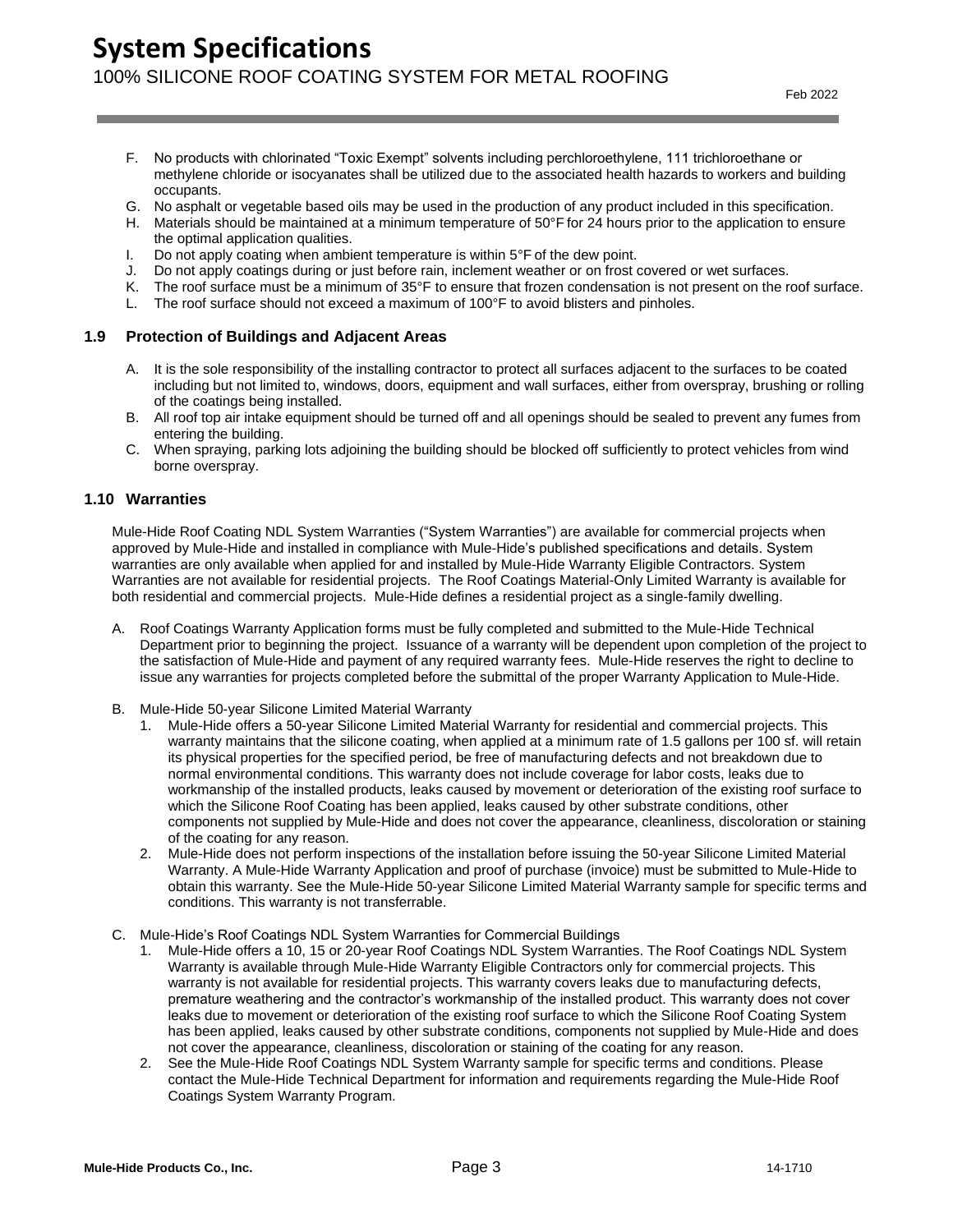Mule-Hide Roof Coatings System warranties require the following minimum application rates: **Table 1**

| Warranty<br><b>Type</b> | Cleaner                                                                              | <b>Primer</b>                                                         | <b>Seams and Fasteners</b>                                                                                         | 100% Silicone Roof<br>Coating                               |
|-------------------------|--------------------------------------------------------------------------------------|-----------------------------------------------------------------------|--------------------------------------------------------------------------------------------------------------------|-------------------------------------------------------------|
| 10-year                 | Clean with 115 Cleaner<br>applied with low pressure<br>sprayer then power<br>washed. | Surfaces requiring primer<br>shall require 1 coat @ .5<br>qal/100 sf. | 100% Silicone Sealant<br>applied $@1$ gal/100<br>linear feet of seams and<br>applied @ 1 gal/ 350-400<br>fasteners | 1 coat @ 1.5 gal/100 sf<br>(24 wet mils, 23 dry mils)       |
| $15$ -year              | Clean with 115 Cleaner<br>applied with low pressure<br>sprayer then power<br>washed. | Surfaces requiring primer<br>shall require 1 coat @ .5<br>qal/100 sf. | Liqui-Flash applied @ 1<br>gal/100 linear feet of<br>seams and applied @ 1<br>gal/350-400 fasteners                | 1 coat @ 1.5 gal/100 sf<br>(24 wet mils, 23 dry mils)       |
| 20-year                 | Clean with 115 Cleaner<br>applied with low pressure<br>sprayer then power<br>washed. | Surfaces requiring primer<br>shall require 1 coat @ .5<br>gal/100 sf. | Liqui-Flash applied @ 1<br>gal/100 linear feet of<br>seams and applied @ 1<br>gal/350-400 fasteners                | 1 coat @ 2.0 gal/100 sf<br>or (32 wet mils, 31 dry<br>mils) |

Note: Minimum application rates listed do not include thickness of primers or areas where additional coatings and reinforcement are required.

Note: **Liqui-Flash is required for seams and fasteners for 15 and 20 yr warranties.**

#### **Part 2 Products**

#### **2.1 General**

- A. The components of the Mule-Hide Silicone Roof Coating System shall be products manufactured or supplied by Mule-Hide Products Co., Inc.
- B. Components other than those supplied or manufactured by Mule-Hide may be submitted for review and acceptance by Mule-Hide's Technical Department. Any product requested for review and acceptance must be submitted prior to the job start. Mule-Hide's acceptance of any other product is based solely on chemical compatibility and published performance data provided by the component manufacturer. Other components may be considered on a job-by-job basis and must be approved in writing by Mule-Hide's Technical Department. Mule-Hide offers no warranty or guarantee for the performance or suitability of any component not supplied or manufactured by Mule-Hide.

#### **2.2 Products**

The following Mule-Hide materials must be used to install Mule-Hide Silicone Roof Coating Systems. Mule-Hide will not warrant any application where another manufacturer's product is substituted for a Mule-Hide product. All products listed below are physically and chemically compatible with each other.

- A. **115 Cleaner** a biodegradable detergent wash suitable for cleaning and preparing metal and aged roof surfaces (including but not limited to smooth BUR, modified bitumen, EPDM, TPO, Hypalon (CSPE) and PVC roof systems).
- B. **Si 2-Part Epoxy Primer** a 2-part epoxy intended for preparing areas of light ponding (as defined by Section 3.2.C.) and rusted metal prior to coating with Mule-Hide's 100% Silicone Roof Coating or 100% Silicone Sealant. The application rate is .5 gal/100 sf.
- C. **Multibase SB** a one-component acrylic coating used as primer for granulated and smooth modified surfaces. The application rate is 1.5 gal/100 sf for smooth and granulated surfaces.
- D. **100% Silicone Sealant** a high solids non-shrinking, moisture cure silicone sealant intended for sealing joints in masonry, architectural metal, metal roof seams and fasteners and miscellaneous repairs prior to coating.
- E. **100% Silicone Roof Coating** This product is a 100% silicone based, single-component roof coating that creates a barrier that is resistant to normal weathering, is durable, breathable and weatherproof. This product meets or exceeds the requirements of ASTM D6694. Refer to the Mule-Hide Product Data Sheets for physical properties and additional information.
- F. **MP Liquid Sealant** a single component, non-shrink, polyurethane sealant used for filling/topping pitch pans.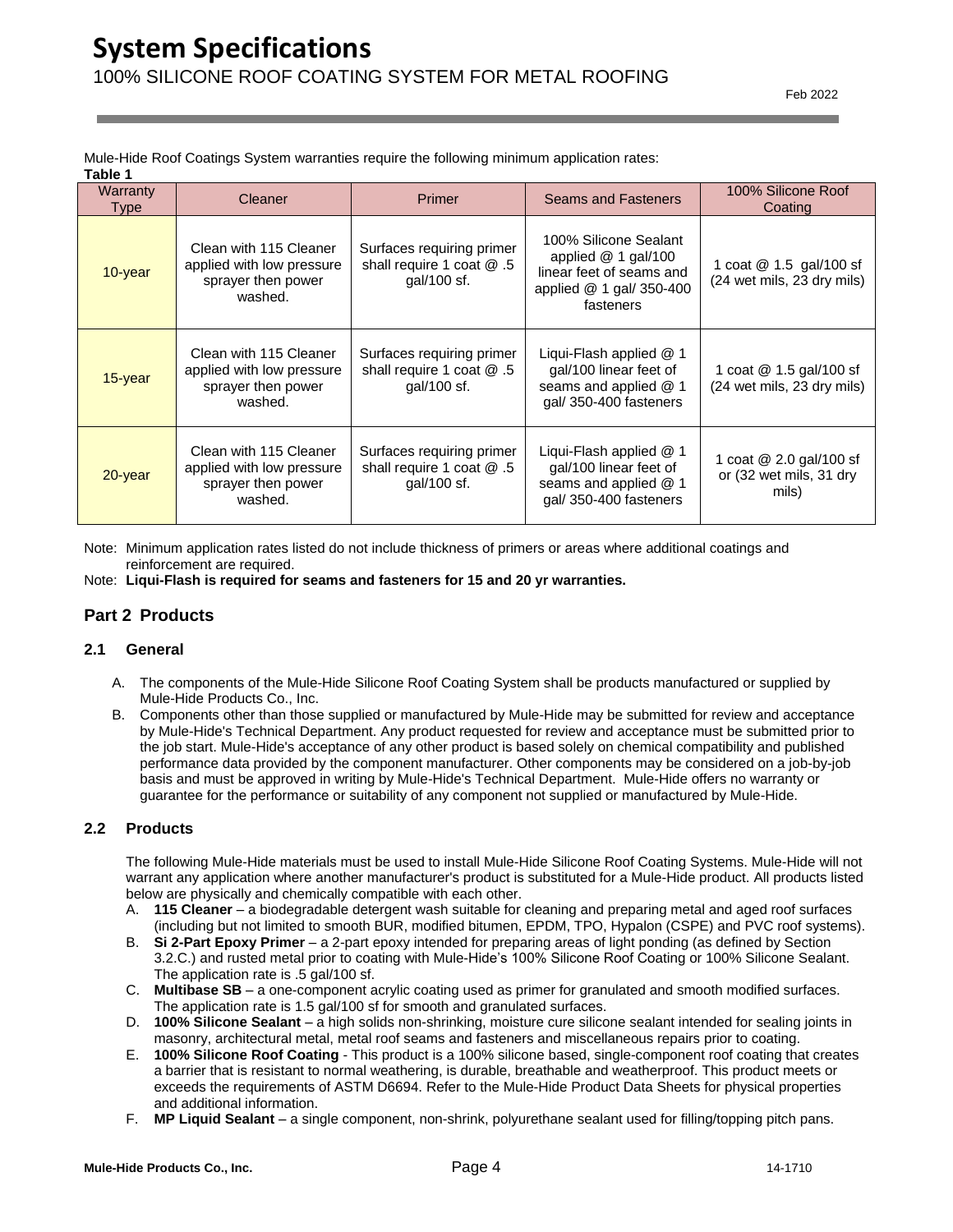## **System Specifications** 100% SILICONE ROOF COATING SYSTEM FOR METAL ROOFING

- G. **Seal Fast Liqui-**Flash a single component, non-shrink, advanced technology polyurethane sealant designed for filling and sealing pitch pockets and pans, metal roof seams & fasteners,
- H. **ShapeShift Pitch Pans** high-strength polymer straight and outside corner sections that snap-lock together to create custom sized pitch pans to seal around various roof penetrations.
- I. **Tietex® 325 Poly Fabric** a stitch-bonded polyester product that offers high-strength properties with good elongation for excellent thermal stress force accommodations. Tietex 325 Poly Fabric is a soft polyester that will readily conform to surface irregularities and is easy to handle.
- J. **Walkway Granules** Mule-Hide Walkways granules are colored EPDM granules available in gray or safety yellow used with the 100% Silicone Roof Coating to provide a non-slip surface over a Mule-Hide 100% Silicone Roof Coating in areas of foot traffic or service areas.

#### **2.3 Equipment**

- A. Spray Equipment (optional) Mule-Hide recommends the Graco GH 933ES Hi-Flo Big Rig sprayer with a Monarch 5:1 pump, 3/4" material hose (7,250 psi) up to 250 ft., 1/2" whip, XHF spray gun (7,250 psi) with a XDF 7,250 psi tip (.029 - .035). The recommended pressure at the gun should be 3,000 psi while spraying (Note: Pump lower must be set to maximum lower-ball travel). Please contact Mule-Hide Technical Department for more detailed information.
- Note: Use of the Monarch pump requires the use of an air compressor capable of delivering 20CFM @ 90 psi. B. Miscellaneous equipment includes 3/4" to 1-1/4" nap, lint free, 9" roller covers and rollers, 6' handles, 4" double
- wide chip brushes, roofers' trowels, scissors for cutting fabric and a 1/2" power drill with mixing attachment. C. Miscellaneous hand and power tools may be required to complete any repairs to the existing roof.

#### **Part 3 Execution**

#### **3.1 Examination**

- A. Prior to bidding the project a pre-inspection of the roof should take place with the Warranty Eligible Contractor and a Mule-Hide representative to review the conditions of the roof and determine if the roof is suitable for the application of a Mule-Hide Silicone Roof Coating System.
- B. Adhesion Tests
	- 1. The decision to perform adhesion tests should be determined at the time of the pre-inspection. Any EPDM roof systems having an existing coating covering the roof surface shall be required to have adhesion tests performed. While adhesion tests are not always needed when coating a bare metal roof, they are required when the metal panels are pre-painted or are covered with an existing coating applied that will not be removed. While there is no actual ASTM test method for field testing of adhesion for roof coatings, many manufacturers will reference ATSM D903 or ASTM D3359. Mule-Hide follows ASTM D903 and ASTM D6083 with modifications.
	- 2. When an adhesion test is needed follow the procedure outlined in Mule-Hide Technical Bulletin 1803, Roof Coating Adhesion Test and submit the test results to the Mule-Hide Technical Department for review and comment.

#### **3.2 Existing Conditions and Remedies**

- A. Prior to the commencement of work, the roof shall be re-inspected and any conditions not included in the roof survey shall be added and noted. All new information must be communicated to the Mule-Hide prior to starting work.
- B. The roof assembly must be structurally sound and free of damaged panels, buckling, or loose or damaged metal flashings. Defects shall be remedied prior to the installation of the Silicone Roof Coating System.
- C. No areas shall retain water more than 48 hours or at a depth exceeding 1/4" at any time. Drains shall be installed as to allow positive drainage of the roof surface. Retained water may not cover more than 5% of the roof surface.
- D. Fasteners shall be inspected and tightened where loose. Replace any missing or stripped fasteners with new fasteners of a slightly larger diameter. Stitch-fasten deflected metal panels and loose seams to ensure a secure substrate eliminating all gaps.
- E. Existing flashings shall be properly terminated according to NRCA guidelines or the original membrane manufacturer's specifications. Defective terminations shall be remedied. Damaged flashings shall be repaired prior to installation of the Silicone Roof Coating System.
- F. Curbs and penetrations must not interrupt the flow of water off the roof. If defects are present, install crickets to divert water around the penetrations.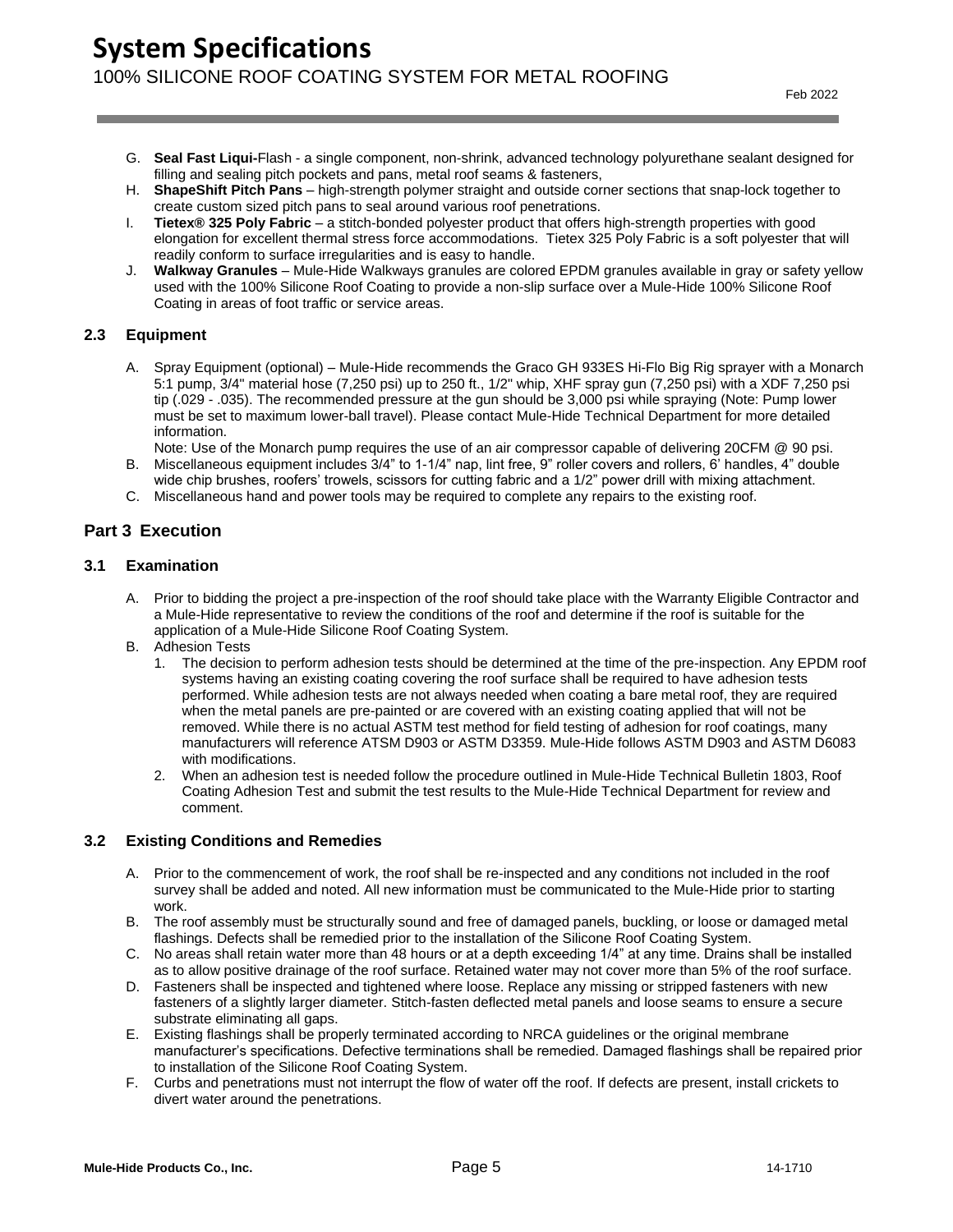- G. The existing roof system should be tested to ensure the roof assembly is dry and free of any leaks prior to the application of the roof coating system. It is the installing contractor's responsibility to repair or replace damaged roof panels, other metal roof components and verify the existing metal roof system is leak free.
- H. If the existing roof surface has been previously coated, adhesion tests must be performed. See Section 3.1.B. Adhesion Tests. If there is a concern for the type of finish on a metal panel such as Kynar, adhesion tests must be performed.

#### **3.3 Surface Preparation**

- A. Mechanically remove all loose coatings and/or patching material as is possible. Wire brush, sandblast or mechanically abrade until the substrate is smooth and rust free. Remove all debris, dirt and other loose contaminants from the roof surface prior to cleaning.
- B. The roof surface shall be cleaned with Mule-Hide 115 Cleaner in accordance with Mule-Hide's most current Product Data Sheet. **Do not dilute the 115 Cleaner**. Apply direct to the roof with a mop, pump sprayer or other suitable low-pressure sprayer at a rate of 1 gallon per 100 square feet. Avoid contact with painted surfaces or vinyl siding. Allow wet contact with the roof surface for a minimum of 15 minutes. Areas that are heavily contaminated or working in hotter temperatures may require an increased application rate from 1 to 2 gallon per 100 square feet. Rewet the membrane with additional cleaner if needed. Agitate roof surface with stiff bristle broom or orbital scrubber. Heavily contaminated areas may require multiple cleanings with scrubbing to obtain a clean membrane.
- C. Rinse the roof surface with clean water and a minimum 2,000 psi power washer until no 115 Cleaner residue remains. Allow roof to dry completely prior to system installation. Spot check the dried surface with a clean rag by wiping the surface to determine if any residue remains. If the cloth shows signs of residue (dirt or chalk) then repeat the rinsing of the membrane. A second cleaning application may be required.
- D. The contractor must be careful not to damage the existing membrane or inject water into the system while cleaning.
- E. Check local building ordinances for acceptable disposal of the rinse water. Many areas do not permit discharge into sewer systems or water containment areas. Compliance with local building codes and ordinances is the sole responsibility of the contractor.
- F. Any metal panels, flashings, vents, ridge caps or other metal components, if found to be damaged, weakened or corroded to the point of compromising the metal roof system must be replaced.
- G. After cleaning of any substrate in preparation for the application of coating system components (primer, flashing grade, base and top coat as appropriate) the application should begin as soon as practical and weather conditions allow. If this cannot occur within three to five days of cleaning, the substrate must be checked to ensure it has not become contaminated prior to the installation of these components. Rainfalls during this period can allow items like dust and pollen to be deposited on a freshly cleaned substrate causing contamination that will require additional cleaning.
- H. All substrates must be clean and dry prior to priming or coating.

#### **3.4 Application**

- A. All prep work including completion of flashings, seams, penetrations, areas requiring fabric or other details shall be completed prior to coating the roof surface with the 100% Silicone Roof Coating. If Primer is required, the primer must be applied prior to completing any prep work.
- B. Seams and End Laps
	- 1. All metal panel side seams (void of caulks, tapes or asphalt) shall be sealed with Mule-Hide 100% Silicone Sealant or Seal-Fast Liqui-Flash applied at a thickness of 1/8" and extended a minimum of 1" to either side of seam.
	- 2. Metal panel side seams which have been repaired using repair tapes that cannot be removed must be sealed with 100% Silicone Roof Sealant or Seal-Fast Liqui-Flash, and covered with the 100% Silicone Roof Coating.
	- 3. Existing repairs to metal panel side seams made with asphalt mastic, or urethane, silicone or acrylic caulks must be removed. Once fully removed and the surface of the metal cleaned, the seams shall be checked for gaps. Gaps greater than 1/4" wide shall be stitch fastened together with fastener spacing not to exceed 12" on center to ensure a continuous substrate eliminating gaps. Seams are then sealed with Mule-Hide 100% Silicone Sealant applied at a thickness of 1/8", extended and feathered a minimum of 1" to either side of the seam.
	- 4. End laps in good condition, not showing signs of expansion/contraction shall be caulked with 100% Silicone Sealant or Seal-Fast Liqui-Flash applied at a thickness of 1/8", extended and feathered a minimum of 1" to either side of the lap edge.
	- 5. End laps showing signs of movement shall require an application of the 100% Silicone Sealant or Seal-Fast Liqui-Flash applied by at a thickness of 3/16" to 1/4" thick, extended and feathered a minimum of 2" to each side of the end lap. Additional fasteners to secure loose panels may be required.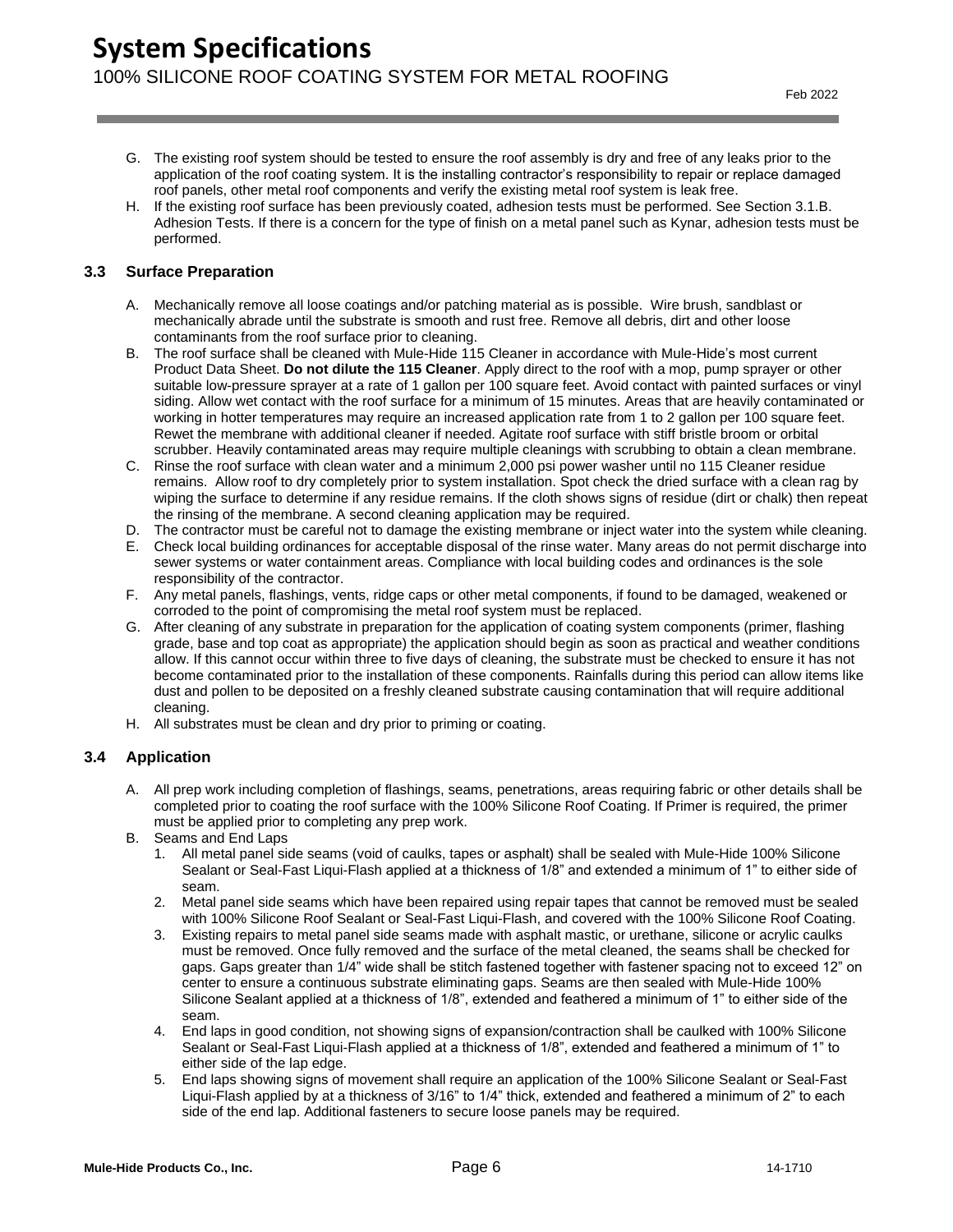## **System Specifications** 100% SILICONE ROOF COATING SYSTEM FOR METAL ROOFING

- 6. Repairs to seams and end laps made with asphalt mastic, urethane, silicone or acrylic caulks that cannot be removed must be sealed the 100% Silicone Roof Sealant or Seal-Fast Liqui-Flash. Asphalt mastics must be primed with Multibase SB Primer at an application rate of .5 gallon per 100 square feet and allowed to dry a minimum of 2 hours.
- C. Fasteners
	- 1. All fasteners shall be checked and tightened as necessary.
	- 2. All fasteners that have been stripped or neoprene washers are missing or damaged shall be replaced with new oversized fasteners with neoprene washers.
	- 3. All fasteners shall be sealed with Mule-Hide 100% Silicone Sealant or Seal-Fast Liqui-Flash. Fasteners shall be completely covered by the sealant. One gallon will cover and seal approximately 350 - 400 fasteners.
- D. Flashings and Penetrations
	- 1. Flashings are sealed using 100% Silicone Roof Sealant or Seal-Fast Liqui-Flash, similar to reinforcement on a repaired seam. All penetrations (pipes, curbs, scuppers, and wall transitions) are sealed in the same manner.
	- 2. Apply with a brush or trowel 1/8" thick to 1/4" thick and taper all edges. Allow to dry until the next day (minimum of 12 hours) prior to applying the 100% Silicone Roof Coating.
	- 3. All flashings and details shall be completed prior to the installation of the 100% Silicone Roof Coating.
- E. Silicone Roof Coating Application
	- 1. Make sure all roof surfaces to receive the roof coating, are clean, free of any contamination or debris and are dry. Make sure all prep work is completed and dry prior to starting coating of the roof surface.
	- 2. Thoroughly stir all containers of 100% Silicone Roof Coating prior to application. Do not thin this product. This product cures through absorption of moisture from the air. Avoid entraining air when mixing. Do not mix at high speeds. Dry time will be faster in humid conditions. Do not apply this product over damp or wet surfaces.
	- 3. Open and partially full containers will skin over quickly. If this occurs, remove skin and continue using the remaining product. Mule-Hide recommends applying the 100% Silicone Roof Coating either by spraying or rolling.
	- 4. Apply 100% Silicone Roof Coating at the application rate as determined by the warranty requirements. See Section 1.10 Warranties for application rates. Material is fast drying. Do not distribute excessive amounts onto the roof surface prior to rolling. Do not over roll as a textured finish will result. Allow coating to dry. Typical drying time in 60 - 70°F temperatures is 2 to 4 hours depending on the thickness of the application.
	- 5. If spraying, use a multi-pass technique to obtain even results. Protect unintended surfaces from overspray. It is not recommended to use a spray application if any wind is occurring.
	- 6. Use a wet film thickness gauge during installation to confirm application rates.
	- 7. See Section 1.10 Warranties for information on wet/dry film thickness requirements for the various warranties available from Mule-Hide.
- F. Walkway Areas
	- 1. Walkways may be constructed over newly installed silicone roof coatings with the use of the Mule-Hide Walkway granules and additional silicone coating.
	- 2. Create outlines for the walkways by taping these areas off with masking or painters tape.
	- 3. Apply a fresh coat of 100% Silicone Roof Coating at a rate of 2 gal/sq. (32 wet mils, 31 dry mils).
	- 4. As soon as the silicone is applied immediately broadcast the granules into the wet coating at a minimum rate of 15 lbs. per 100 square feet. Make sure the granules completely cover the new coating.
	- 5. As soon as the granules are broadcast, remove the tape. Do not wait for the silicone to dry.
	- 6. Do not let the silicone skin over before applying the granules as the granules will not adhere to the silicone. The silicone must be wet.
	- 7. Allow the coating to dry until the next day. Once dry, vacuum the loose granules to prevent the excess from going into drains or gutters.
	- 8. Over time, walkway surfaces may wear, but can easily be repaired or resurfaced by applying additional 100% Silicone Roof Coating and new granules.
	- Note: Walkways are maintenance items not covered by Mule-Hide warranties. Additional coating and granules and their application are the responsibility of the building owner.

#### **3.5 Protection**

Always follow OSHA guidelines for proper safety clothing and equipment when spraying products.

#### **3.6 Clean-Up**

Remove all containers, equipment, and debris from the rooftop and project site upon project completion. Refer to each individual Product Data Sheet for clean-up of each individual product.

#### **Note: When estimating materials necessary to complete a Silicone Roof Coating System it is the Contractor's responsibility to include material calculations for waste.**